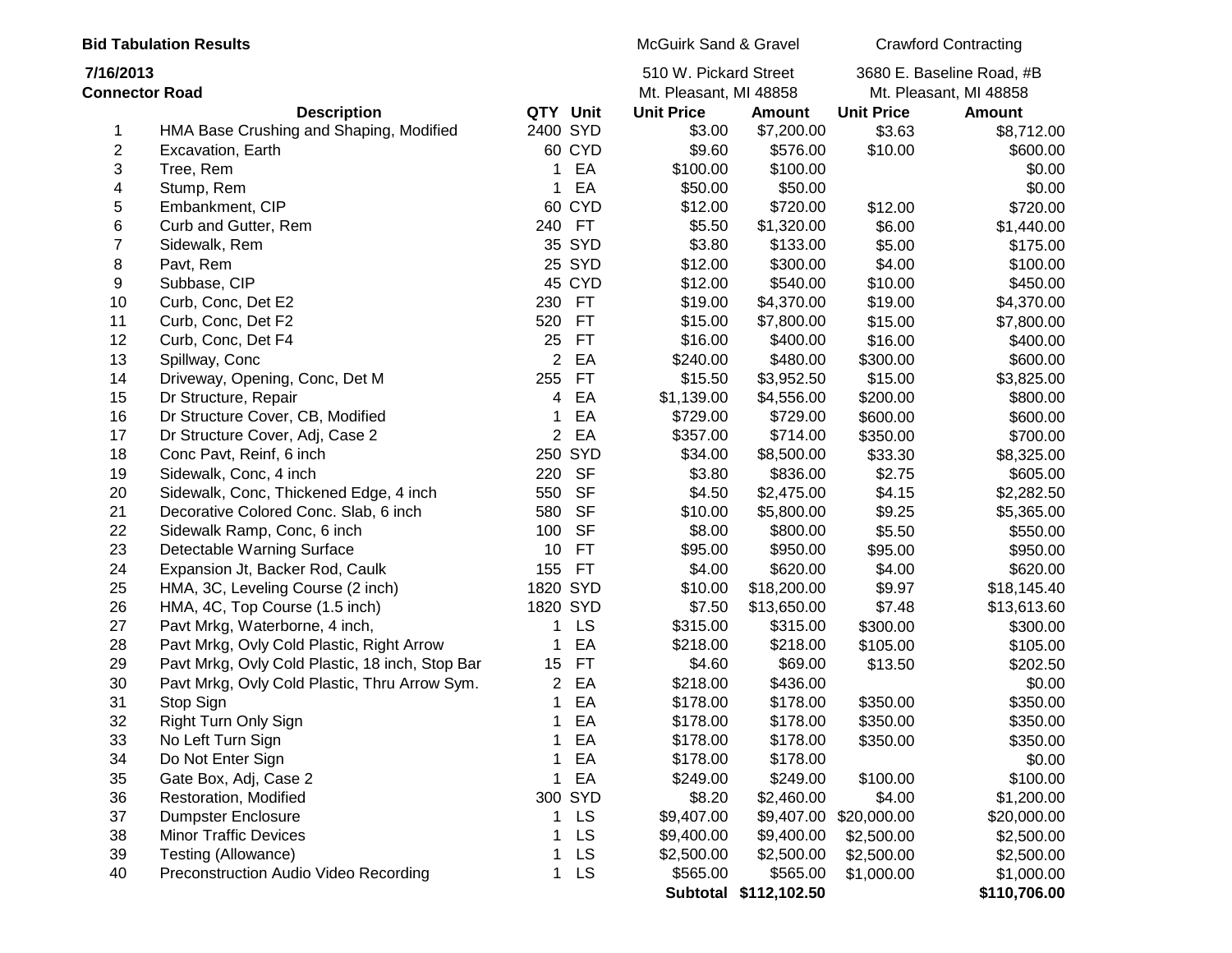|    | <b>CMU Approach</b>                              |                 |                                  |               |                             |                           |
|----|--------------------------------------------------|-----------------|----------------------------------|---------------|-----------------------------|---------------------------|
|    |                                                  |                 | <b>McGuirk Sand &amp; Gravel</b> |               | <b>Crawford Contracting</b> |                           |
|    |                                                  |                 | 510 W. Pickard Street            |               |                             | 3680 E. Baseline Road, #B |
|    |                                                  |                 | Mt. Pleasant, MI 48858           |               |                             | Mt. Pleasant, MI 48858    |
|    | <b>Description</b>                               | QTY Unit        | <b>Unit Price</b>                | <b>Amount</b> | <b>Unit Price</b>           | Amount                    |
| 41 | Excavation, Earth                                | <b>155 CYD</b>  | \$11.00                          | \$1,705.00    | \$10.00                     | \$1,550.00                |
| 42 | Tree, Rem                                        | 19 EA           | \$100.00                         | \$1,900.00    | \$350.00                    | \$6,650.00                |
| 43 | Stump, Rem                                       | 19 EA           | \$50.00                          | \$950.00      | \$100.00                    | \$1,900.00                |
| 44 | Sidewalk, Rem                                    | 94 SYD          | \$5.90                           | \$554.60      | \$5.00                      | \$470.00                  |
| 45 | Subbase, CIP                                     | <b>75 CYD</b>   | \$11.50                          | \$862.50      | \$12.00                     | \$900.00                  |
| 46 | Aggregate Base, 8 inch, Modified                 | 207 SYD         | \$6.80                           | \$1,407.60    | \$4.00                      | \$828.00                  |
| 47 | Curb, Conc, Det F2                               | 107 FT          | \$15.00                          | \$1,605.00    | \$15.00                     | \$1,605.00                |
| 48 | Sewer, CI A, 12 inch, Tr Det B                   | 6FT             | \$43.00                          | \$258.00      | \$100.00                    | \$600.00                  |
| 49 | Sewer Tap, 12 inch                               | 2 EA            | \$175.00                         | \$350.00      | \$300.00                    | \$600.00                  |
| 50 | Dr Structure Cover, CB, Modified                 | 2 EA            | \$589.00                         | \$1,178.00    | \$600.00                    | \$1,200.00                |
| 51 | Drop Inlet, Type 1                               | 2 EA            | \$1,969.00                       | \$3,938.00    | \$1,000.00                  | \$2,000.00                |
|    | Conc Pavt, Reinf, 6 inch (CMU 8' walk, w/ stone  |                 |                                  |               |                             |                           |
| 52 | base)                                            | <b>54 SYD</b>   | \$37.00                          | \$1,998.00    | \$33.00                     | \$1,782.00                |
| 53 | Sidewalk, Conc, 4 inch                           | 125 SF          | \$2.60                           | \$325.00      | \$2.75                      | \$343.75                  |
| 54 | Detectable Warning Surface                       | 40 FT           | \$95.00                          | \$3,800.00    | \$95.00                     | \$3,800.00                |
| 55 | HMA, 3C, Leveling Course (2 inch)                | 207 SYD         | \$10.00                          | \$2,070.00    | \$9.97                      | \$2,063.79                |
| 56 | HMA, 4C, Top Course (1.5 inch)                   | 207 SYD         | \$7.50                           | \$1,552.50    | \$7.48                      | \$1,548.36                |
| 57 | Pavt Mrkg, Ovly Cold Plastic, 6 inch, Crosswalk  | 105 FT          | \$2.40                           | \$252.00      | \$4.25                      | \$446.25                  |
| 58 | Pavt Mrkg, Ovly Cold Plastic, 18 inch, Stop Bar  | <b>18 FT</b>    | \$4.70                           | \$84.60       | \$13.50                     | \$243.00                  |
| 59 | Pavt Mrkg, Ovly Cold Plastic, 24 inch, Crosswalk | 42 FT           | \$6.40                           | \$268.80      | \$16.00                     | \$672.00                  |
| 60 | Stop Sign                                        | 1 EA            | \$178.00                         | \$178.00      | \$350.00                    | \$350.00                  |
| 61 | Restoration, Modified                            | <b>150 SYD</b>  | \$6.70                           | \$1,005.00    | \$4.00                      | \$600.00                  |
| 62 | <b>Minor Traffic Devices</b>                     | 1 <sub>LS</sub> | \$1,800.00                       | \$1,800.00    | \$2,500.00                  | \$2,500.00                |
| 63 | Testing (Allowance)                              | 1 <sub>LS</sub> | \$300.00                         | \$300.00      | \$300.00                    | \$300.00                  |
| 64 | Preconstruction Audio Video Recording            | 1 <sub>LS</sub> | \$565.00                         | \$565.00      | \$1,000.00                  | \$1,000.00                |
|    |                                                  |                 | <b>Subtotal</b>                  | \$28,907.60   |                             | \$33,952.15               |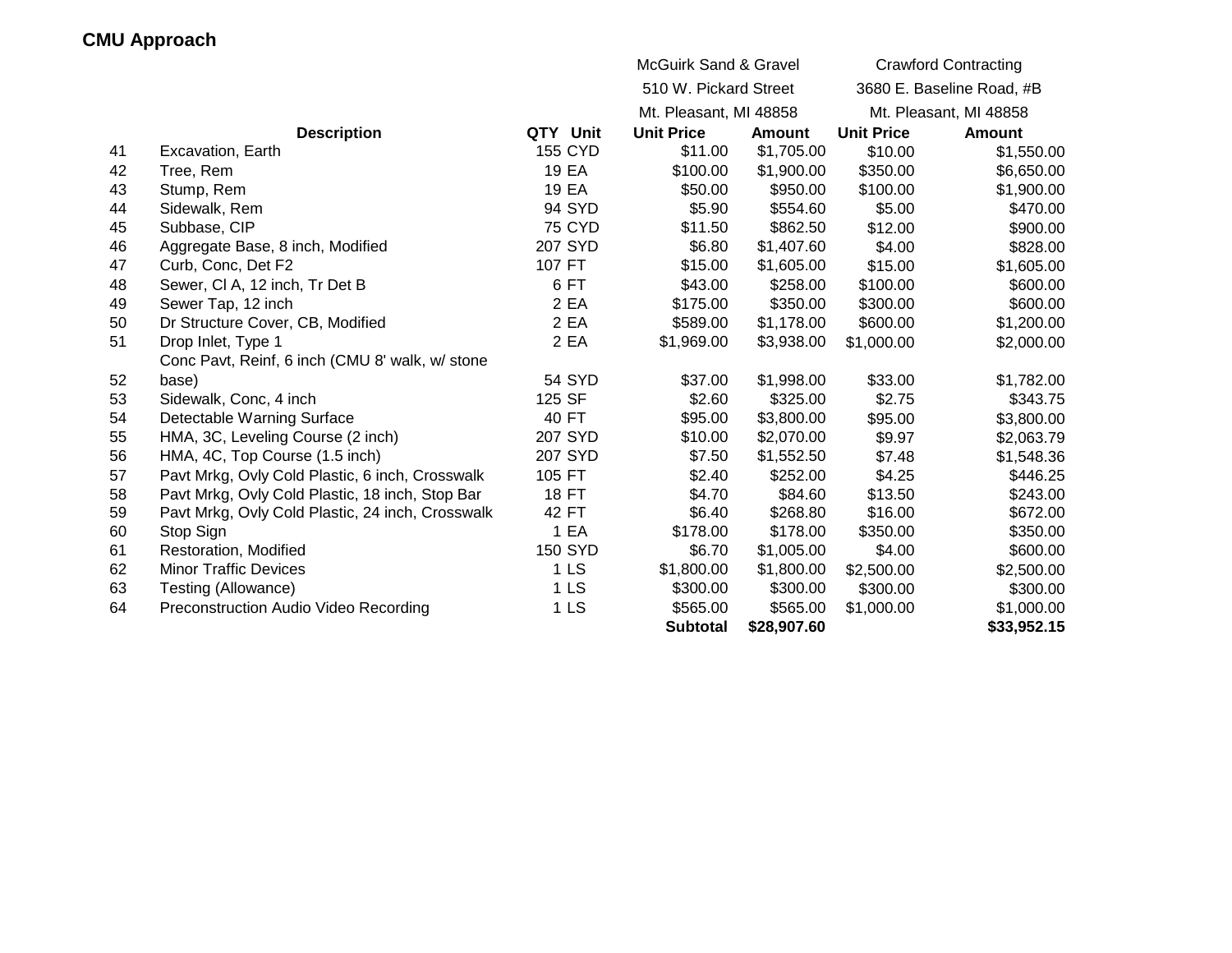|    | Papa John's Drive                     |                 |                                  |             |                   |                             |  |
|----|---------------------------------------|-----------------|----------------------------------|-------------|-------------------|-----------------------------|--|
|    |                                       |                 | <b>McGuirk Sand &amp; Gravel</b> |             |                   | <b>Crawford Contracting</b> |  |
|    |                                       |                 | 510 W. Pickard Street            |             |                   | 3680 E. Baseline Road, #B   |  |
|    |                                       |                 | Mt. Pleasant, MI 48858           |             |                   | Mt. Pleasant, MI 48858      |  |
|    | <b>Description</b>                    | QTY Unit        | <b>Unit Price</b>                | Amount      | <b>Unit Price</b> | <b>Amount</b>               |  |
| 65 | HMA Base Crushing and Shaping         | 500 SYD         | \$2.00                           | \$1,000.00  | \$3.63            | \$1,815.00                  |  |
| 66 | Excavation, Earth                     | 65 CYD          | \$18.45                          | \$1,199.25  | \$10.00           | \$650.00                    |  |
| 67 | Embankment, CIP                       | 40 CYD          | \$11.00                          | \$440.00    | \$12.00           | \$480.00                    |  |
| 68 | Curb and Gutter, Rem                  | 220 FT          | \$5.50                           | \$1,210.00  | \$15.00           | \$3,300.00                  |  |
| 69 | Sidewalk, Rem                         | 35 SYD          | \$3.40                           | \$119.00    | \$5.00            | \$175.00                    |  |
| 70 | Pavt, Rem                             | <b>10 SYD</b>   | \$53.45                          | \$534.50    | \$5.00            | \$50.00                     |  |
| 71 | Subbase, CIP                          | 30 CYD          | \$15.50                          | \$465.00    | \$15.00           | \$450.00                    |  |
| 72 | Aggregate Base, 8 inch, Modified      | 110 SYD         | \$13.06                          | \$1,436.60  | \$4.00            | \$440.00                    |  |
| 73 | Curb, Conc, Det F2                    | 160 FT          | \$15.00                          | \$2,400.00  | \$15.00           | \$2,400.00                  |  |
| 74 | Curb, Conc, Det F4                    | 10 FT           | \$16.00                          | \$160.00    | \$16.00           | \$160.00                    |  |
| 75 | Driveway, Opening, Conc, Det M        | 100 FT          | \$15.50                          | \$1,550.00  | \$15.50           | \$1,550.00                  |  |
| 76 | Sewer, CI A, 12 inch, Tr Det B        | 15 FT           | \$69.00                          | \$1,035.00  | \$50.00           | \$750.00                    |  |
| 77 | Dr Structure Cover, CB, Modified      | 1 EA            | \$611.00                         | \$611.00    | \$600.00          | \$600.00                    |  |
| 78 | Dr Structure Cover, Adj, Case 2       | 1 EA            | \$357.00                         | \$357.00    | \$400.00          | \$400.00                    |  |
| 79 | Dr Structure, 36 inch dia             | 1 EA            | \$1,721.00                       | \$1,721.00  | \$1,200.00        | \$1,200.00                  |  |
| 80 | Dr Structure, Tap, 12 inch            | 1 EA            | \$110.00                         | \$110.00    | \$400.00          | \$400.00                    |  |
| 81 | Sidewalk, Conc, 4 inch                | 320 SF          | \$3.10                           | \$992.00    | \$2.75            | \$880.00                    |  |
| 82 | HMA, 3C, Leveling Course (2 inch)     | 475 SYD         | \$10.00                          | \$4,750.00  | \$9.97            | \$4,735.75                  |  |
| 83 | HMA, 4C, Top Course (1.5 inch)        | 475 SYD         | \$7.50                           | \$3,562.50  | \$7.48            | \$3,553.00                  |  |
| 84 | Pavt Mrkg, Waterborne, 4 inch,        | 1 <sub>LS</sub> | \$250.00                         | \$250.00    | \$100.00          | \$100.00                    |  |
| 85 | Restoration, Modified                 | 200 SYD         | \$7.20                           | \$1,440.00  | \$4.00            | \$800.00                    |  |
| 86 | <b>Minor Traffic Devices</b>          | 1 <sub>LS</sub> | \$1,750.00                       | \$1,750.00  | \$2,500.00        | \$2,500.00                  |  |
| 87 | Testing (Allowance)                   | 1 <sub>LS</sub> | \$750.00                         | \$750.00    | \$750.00          | \$750.00                    |  |
| 88 | Preconstruction Audio Video Recording | 1 <sub>LS</sub> | \$565.00                         | \$565.00    | \$1,000.00        | \$1,000.00                  |  |
|    |                                       |                 | <b>Subtotal</b>                  | \$28,407.85 |                   | \$29,138.75                 |  |

**Grand Total \$169,417.95 \$173,796.90**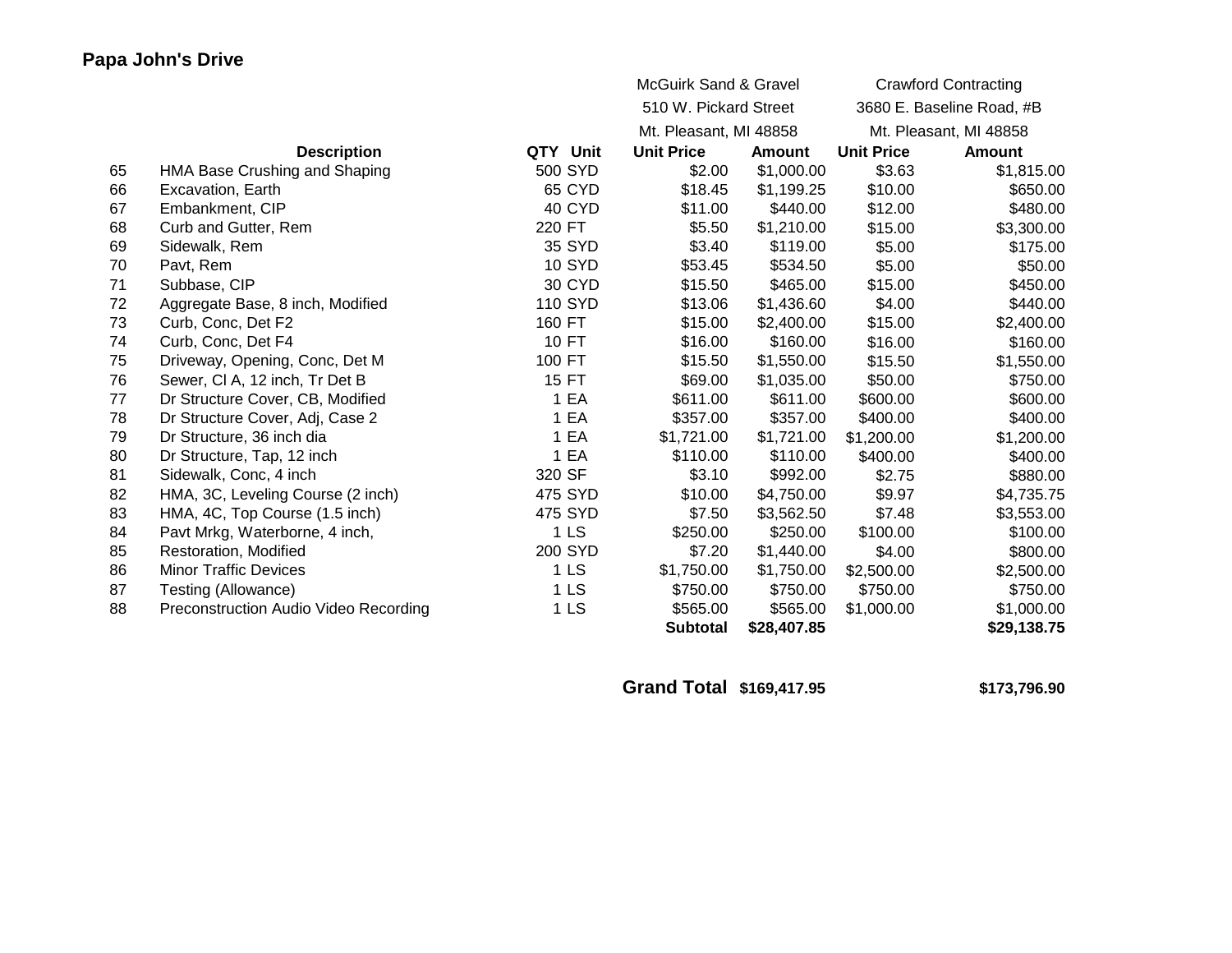| <b>Bid Tabulation Results</b> |                                                 |                | The Isabella Corp. |                        | <b>Malley Construction</b> |                         |               |  |
|-------------------------------|-------------------------------------------------|----------------|--------------------|------------------------|----------------------------|-------------------------|---------------|--|
|                               | 7/16/2013                                       |                |                    | 2201 Commerce Street   |                            | 1565 Park Place         |               |  |
| <b>Connector Road</b>         |                                                 |                |                    | Mt. Pleasant, MI 48858 |                            | Mt. Pleasant, MI 48858  |               |  |
|                               | <b>Description</b>                              | QTY Unit       |                    | <b>Unit Price</b>      | Amount                     | <b>Unit Price</b>       | <b>Amount</b> |  |
| 1                             | HMA Base Crushing and Shaping, Modified         | 2400 SYD       |                    | \$4.00                 | \$9,600.00                 | \$4.38                  | \$10,512.00   |  |
| 2                             | Excavation, Earth                               |                | 60 CYD             | \$12.00                | \$720.00                   | \$29.37                 | \$1,762.20    |  |
| 3                             | Tree, Rem                                       | 1              | EA                 | \$700.00               | \$700.00                   | \$345.00                | \$345.00      |  |
| 4                             | Stump, Rem                                      |                | EA                 | \$100.00               | \$100.00                   | \$115.00                | \$115.00      |  |
| 5                             | Embankment, CIP                                 |                | 60 CYD             | \$12.00                | \$720.00                   | \$16.05                 | \$963.00      |  |
| 6                             | Curb and Gutter, Rem                            | 240            | <b>FT</b>          | \$5.50                 | \$1,320.00                 | \$4.32                  | \$1,036.80    |  |
| 7                             | Sidewalk, Rem                                   |                | 35 SYD             | \$6.50                 | \$227.50                   | \$6.30                  | \$220.50      |  |
| 8                             | Pavt, Rem                                       |                | 25 SYD             | \$21.00                | \$525.00                   | \$20.67                 | \$516.75      |  |
| 9                             | Subbase, CIP                                    |                | 45 CYD             | \$14.00                | \$630.00                   | \$19.06                 | \$857.70      |  |
| 10                            | Curb, Conc, Det E2                              | 230            | <b>FT</b>          | \$19.75                | \$4,542.50                 | \$20.70                 | \$4,761.00    |  |
| 11                            | Curb, Conc, Det F2                              | 520            | <b>FT</b>          | \$16.25                | \$8,450.00                 | \$16.04                 | \$8,340.80    |  |
| 12                            | Curb, Conc, Det F4                              | 25             | <b>FT</b>          | \$17.00                | \$425.00                   | \$17.02                 | \$425.50      |  |
| 13                            | Spillway, Conc                                  | $\overline{c}$ | EA                 | \$700.00               | \$1,400.00                 | \$276.00                | \$552.00      |  |
| 14                            | Driveway, Opening, Conc, Det M                  | 255            | <b>FT</b>          | \$16.85                | \$4,296.75                 | \$16.56                 | \$4,222.80    |  |
| 15                            | Dr Structure, Repair                            | 4              | EA                 | \$1,250.00             | \$5,000.00                 | \$719.89                | \$2,879.56    |  |
| 16                            | Dr Structure Cover, CB, Modified                |                | EA                 | \$750.00               | \$750.00                   | \$745.73                | \$745.73      |  |
| 17                            | Dr Structure Cover, Adj, Case 2                 | $\overline{2}$ | EA                 | \$275.00               | \$550.00                   | \$349.55                | \$699.10      |  |
| 18                            | Conc Pavt, Reinf, 6 inch                        |                | 250 SYD            | \$39.75                | \$9,937.50                 | \$35.71                 | \$8,927.50    |  |
| 19                            | Sidewalk, Conc, 4 inch                          | 220            | <b>SF</b>          | \$4.35                 | \$957.00                   | \$2.90                  | \$638.00      |  |
| 20                            | Sidewalk, Conc, Thickened Edge, 4 inch          | 550            | <b>SF</b>          | \$5.95                 | \$3,272.50                 | \$4.54                  | \$2,497.00    |  |
| 21                            | Decorative Colored Conc. Slab, 6 inch           | 580            | <b>SF</b>          | \$10.50                | \$6,090.00                 | \$10.35                 | \$6,003.00    |  |
| 22                            | Sidewalk Ramp, Conc, 6 inch                     | 100            | <b>SF</b>          | \$6.95                 | \$695.00                   | \$6.04                  | \$604.00      |  |
| 23                            | Detectable Warning Surface                      | 10             | <b>FT</b>          | \$75.00                | \$750.00                   | \$109.25                | \$1,092.50    |  |
| 24                            | Expansion Jt, Backer Rod, Caulk                 | 155            | <b>FT</b>          | \$3.85                 | \$596.75                   | \$4.60                  | \$713.00      |  |
| 25                            | HMA, 3C, Leveling Course (2 inch)               | 1820 SYD       |                    | \$10.20                | \$18,564.00                | \$11.47                 | \$20,875.40   |  |
| 26                            | HMA, 4C, Top Course (1.5 inch)                  | 1820 SYD       |                    | \$7.65                 | \$13,923.00                | \$8.60                  | \$15,652.00   |  |
| 27                            | Pavt Mrkg, Waterborne, 4 inch,                  | 1              | <b>LS</b>          | \$350.00               | \$350.00                   | \$345.00                | \$345.00      |  |
| 28                            | Pavt Mrkg, Ovly Cold Plastic, Right Arrow       |                | EA                 | \$225.00               | \$225.00                   | \$120.75                | \$120.75      |  |
| 29                            | Pavt Mrkg, Ovly Cold Plastic, 18 inch, Stop Bar | 15             | <b>FT</b>          | \$4.75                 | \$71.25                    | \$15.53                 | \$232.95      |  |
| 30                            | Pavt Mrkg, Ovly Cold Plastic, Thru Arrow Sym.   | 2              | EA                 | \$225.00               | \$450.00                   | \$115.00                | \$230.00      |  |
| 31                            | Stop Sign                                       |                | EA                 | \$200.00               | \$200.00                   | \$345.00                | \$345.00      |  |
| 32                            | Right Turn Only Sign                            | 1              | EA                 | \$200.00               | \$200.00                   | \$345.00                | \$345.00      |  |
| 33                            | No Left Turn Sign                               | 1              | EA                 | \$200.00               | \$200.00                   | \$345.00                | \$345.00      |  |
| 34                            | Do Not Enter Sign                               |                | EA                 | \$200.00               | \$200.00                   | \$345.00                | \$345.00      |  |
| 35                            | Gate Box, Adj, Case 2                           |                | EA                 | \$215.00               | \$215.00                   | \$211.73                | \$211.73      |  |
| 36                            | Restoration, Modified                           |                | 300 SYD            | \$5.50                 | \$1,650.00                 | \$4.28                  | \$1,284.00    |  |
| 37                            | <b>Dumpster Enclosure</b>                       |                | <b>LS</b>          | \$11,500.00            |                            | \$11,500.00 \$15,631.72 | \$15,631.72   |  |
| 38                            | <b>Minor Traffic Devices</b>                    |                | LS                 | \$13,000.00            | \$13,000.00                | \$6,325.00              | \$6,325.00    |  |
| 39                            | Testing (Allowance)                             |                | <b>LS</b>          | \$2,500.00             | \$2,500.00                 | \$2,500.00              | \$2,500.00    |  |
| 40                            | Preconstruction Audio Video Recording           | 1              | <b>LS</b>          | \$950.00               | \$950.00                   | \$1,132.75              | \$1,132.75    |  |
|                               |                                                 |                |                    |                        | Subtotal \$126,453.75      |                         | \$125,351.74  |  |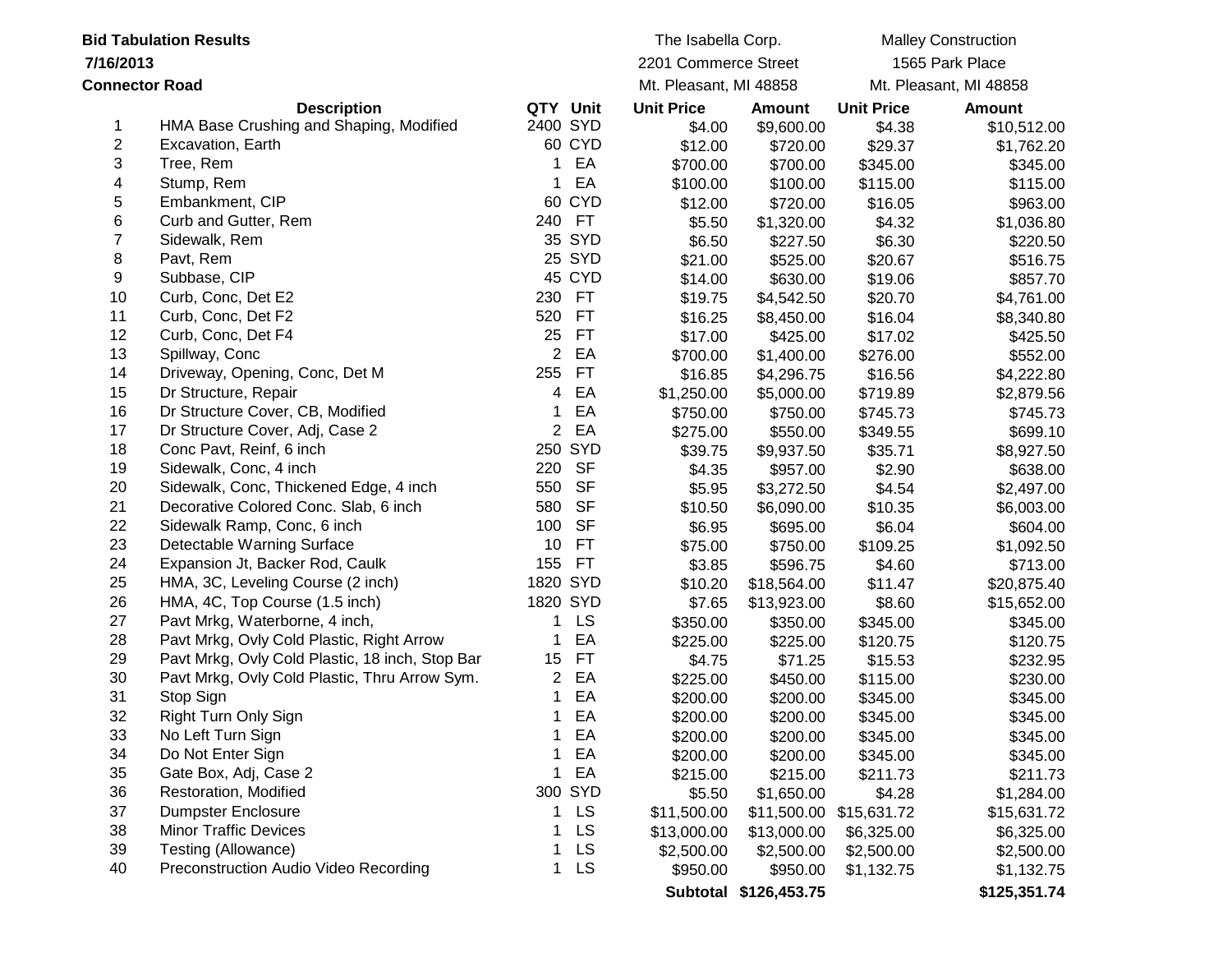|    |                                                  |                 | The Isabella Corp.     |               |                   | <b>Malley Construction</b> |
|----|--------------------------------------------------|-----------------|------------------------|---------------|-------------------|----------------------------|
|    |                                                  |                 | 2201 Commerce Street   |               |                   | 1565 Park Place            |
|    |                                                  |                 | Mt. Pleasant, MI 48858 |               |                   | Mt. Pleasant, MI 48858     |
|    | <b>Description</b>                               | QTY Unit        | <b>Unit Price</b>      | <b>Amount</b> | <b>Unit Price</b> | <b>Amount</b>              |
| 41 | Excavation, Earth                                | <b>155 CYD</b>  | \$12.00                | \$1,860.00    | \$29.37           | \$4,552.35                 |
| 42 | Tree, Rem                                        | 19 EA           | \$100.00               | \$1,900.00    | \$345.00          | \$6,555.00                 |
| 43 | Stump, Rem                                       | 19 EA           | \$50.00                | \$950.00      | \$115.00          | \$2,185.00                 |
| 44 | Sidewalk, Rem                                    | 94 SYD          | \$6.50                 | \$611.00      | \$5.00            | \$470.00                   |
| 45 | Subbase, CIP                                     | <b>75 CYD</b>   | \$14.00                | \$1,050.00    | \$19.06           | \$1,429.50                 |
| 46 | Aggregate Base, 8 inch, Modified                 | 207 SYD         | \$3.10                 | \$641.70      | \$7.19            | \$1,488.33                 |
| 47 | Curb, Conc, Det F2                               | 107 FT          | \$16.25                | \$1,738.75    | \$16.04           | \$1,716.28                 |
| 48 | Sewer, CI A, 12 inch, Tr Det B                   | 6 FT            | \$80.00                | \$480.00      | \$92.29           | \$553.74                   |
| 49 | Sewer Tap, 12 inch                               | 2 EA            | \$300.00               | \$600.00      | \$277.66          | \$555.32                   |
| 50 | Dr Structure Cover, CB, Modified                 | 2 EA            | \$750.00               | \$1,500.00    | \$471.45          | \$942.90                   |
| 51 | Drop Inlet, Type 1                               | 2 EA            | \$1,350.00             | \$2,700.00    | \$853.79          | \$1,707.58                 |
| 52 | Conc Pavt, Reinf, 6 inch (CMU 8' walk, w/ stone  | <b>54 SYD</b>   | \$59.65                | \$3,221.10    | \$35.71           | \$1,928.34                 |
| 53 | Sidewalk, Conc, 4 inch                           | 125 SF          | \$4.35                 | \$543.75      | \$2.90            | \$362.50                   |
| 54 | Detectable Warning Surface                       | 40 FT           | \$75.00                | \$3,000.00    | \$109.25          | \$4,370.00                 |
| 55 | HMA, 3C, Leveling Course (2 inch)                | 207 SYD         | \$10.20                | \$2,111.40    | \$11.47           | \$2,374.29                 |
| 56 | HMA, 4C, Top Course (1.5 inch)                   | 207 SYD         | \$7.65                 | \$1,583.55    | \$8.60            | \$1,780.20                 |
| 57 | Pavt Mrkg, Ovly Cold Plastic, 6 inch, Crosswalk  | 105 FT          | \$2.45                 | \$257.25      | \$4.89            | \$513.45                   |
| 58 | Pavt Mrkg, Ovly Cold Plastic, 18 inch, Stop Bar  | 18 FT           | \$4.75                 | \$85.50       | \$15.53           | \$279.54                   |
| 59 | Pavt Mrkg, Ovly Cold Plastic, 24 inch, Crosswalk | 42 FT           | \$6.50                 | \$273.00      | \$18.40           | \$772.80                   |
| 60 | Stop Sign                                        | 1 EA            | \$200.00               | \$200.00      | \$345.00          | \$345.00                   |
| 61 | Restoration, Modified                            | <b>150 SYD</b>  | \$5.50                 | \$825.00      | \$4.11            | \$616.50                   |
| 62 | <b>Minor Traffic Devices</b>                     | 1 <sub>LS</sub> | \$2,000.00             | \$2,000.00    | \$1,725.00        | \$1,725.00                 |
| 63 | Testing (Allowance)                              | 1 <sub>LS</sub> | \$300.00               | \$300.00      | \$300.00          | \$300.00                   |
| 64 | Preconstruction Audio Video Recording            | 1 <sub>LS</sub> | \$400.00               | \$400.00      | \$345.00          | \$345.00                   |
|    |                                                  |                 | <b>Subtotal</b>        | \$28,832.00   |                   | \$37,868.62                |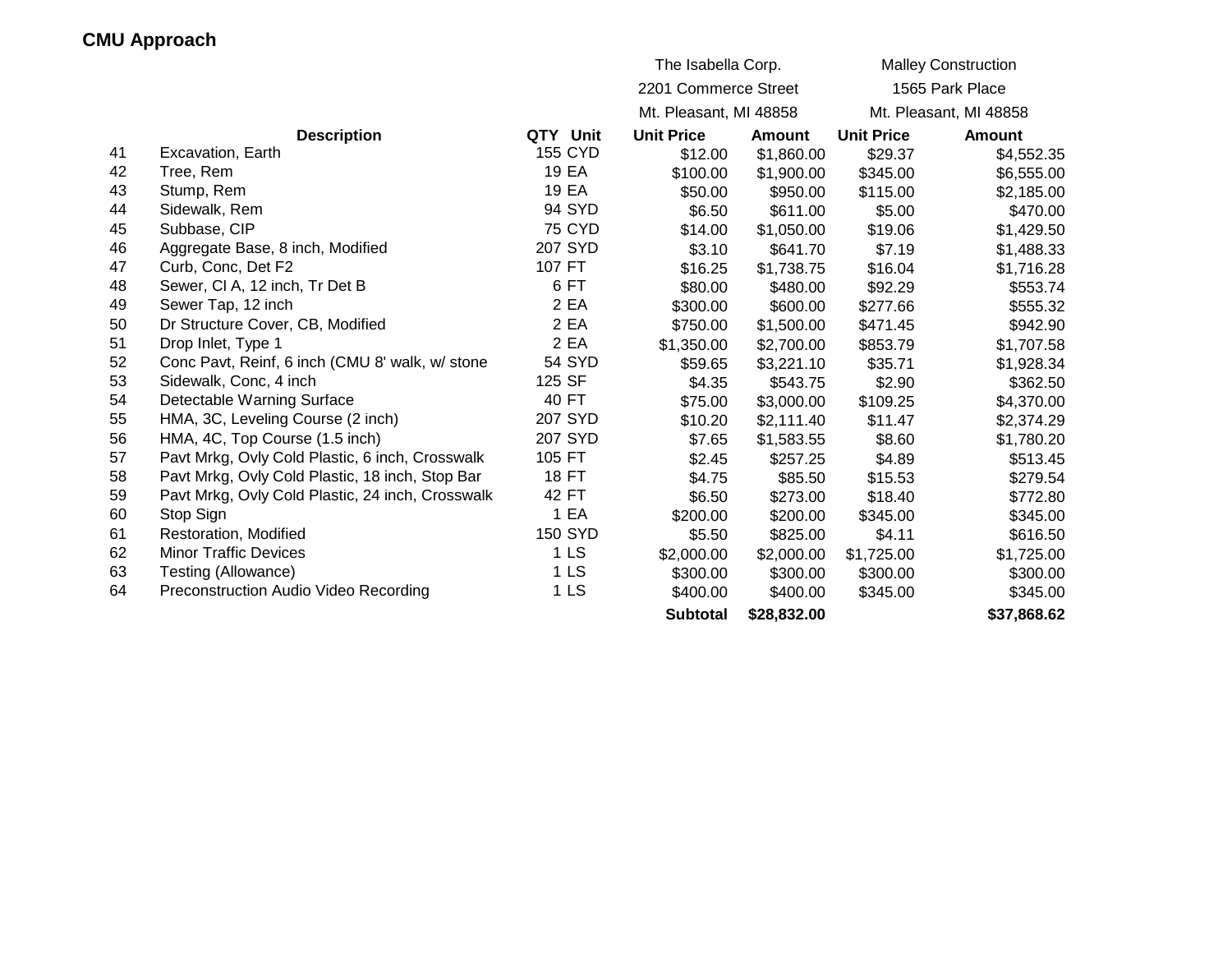|    |                                       |                 | The Isabella Corp.     |               |                   | <b>Malley Construction</b> |
|----|---------------------------------------|-----------------|------------------------|---------------|-------------------|----------------------------|
|    |                                       |                 | 2201 Commerce Street   |               |                   | 1565 Park Place            |
|    |                                       |                 | Mt. Pleasant, MI 48858 |               |                   | Mt. Pleasant, MI 48858     |
|    | <b>Description</b>                    | QTY Unit        | <b>Unit Price</b>      | <b>Amount</b> | <b>Unit Price</b> | <b>Amount</b>              |
| 65 | HMA Base Crushing and Shaping         | 500 SYD         | \$4.00                 | \$2,000.00    | \$1.96            | \$980.00                   |
| 66 | Excavation, Earth                     | 65 CYD          | \$12.00                | \$780.00      | \$29.37           | \$1,909.05                 |
| 67 | Embankment, CIP                       | 40 CYD          | \$12.00                | \$480.00      | \$16.05           | \$642.00                   |
| 68 | Curb and Gutter, Rem                  | 220 FT          | \$5.50                 | \$1,210.00    | \$7.67            | \$1,687.40                 |
| 69 | Sidewalk, Rem                         | 35 SYD          | \$6.50                 | \$227.50      | \$5.66            | \$198.10                   |
| 70 | Pavt, Rem                             | <b>10 SYD</b>   | \$21.00                | \$210.00      | \$24.63           | \$246.30                   |
| 71 | Subbase, CIP                          | 30 CYD          | \$14.00                | \$420.00      | \$19.06           | \$571.80                   |
| 72 | Aggregate Base, 8 inch, Modified      | <b>110 SYD</b>  | \$3.10                 | \$341.00      | \$7.19            | \$790.90                   |
| 73 | Curb, Conc, Det F2                    | 160 FT          | \$16.25                | \$2,600.00    | \$16.04           | \$2,566.40                 |
| 74 | Curb, Conc, Det F4                    | 10 FT           | \$17.00                | \$170.00      | \$17.02           | \$170.20                   |
| 75 | Driveway, Opening, Conc, Det M        | 100 FT          | \$16.85                | \$1,685.00    | \$16.56           | \$1,656.00                 |
| 76 | Sewer, CI A, 12 inch, Tr Det B        | 15 FT           | \$80.00                | \$1,200.00    | \$68.48           | \$1,027.20                 |
| 77 | Dr Structure Cover, CB, Modified      | 1 EA            | \$750.00               | \$750.00      | \$745.73          | \$745.73                   |
| 78 | Dr Structure Cover, Adj, Case 2       | 1 EA            | \$275.00               | \$275.00      | \$501.93          | \$501.93                   |
| 79 | Dr Structure, 36 inch dia             | 1 EA            | \$1,900.00             | \$1,900.00    | \$1,048.68        | \$1,048.68                 |
| 80 | Dr Structure, Tap, 12 inch            | 1 EA            | \$300.00               | \$300.00      | \$299.00          | \$299.00                   |
| 81 | Sidewalk, Conc, 4 inch                | 320 SF          | \$4.35                 | \$1,392.00    | \$2.90            | \$928.00                   |
| 82 | HMA, 3C, Leveling Course (2 inch)     | 475 SYD         | \$10.20                | \$4,845.00    | \$11.47           | \$5,448.25                 |
| 83 | HMA, 4C, Top Course (1.5 inch)        | 475 SYD         | \$7.65                 | \$3,633.75    | \$8.60            | \$4,085.00                 |
| 84 | Pavt Mrkg, Waterborne, 4 inch,        | 1 <sub>LS</sub> | \$200.00               | \$200.00      | \$115.00          | \$115.00                   |
| 85 | Restoration, Modified                 | 200 SYD         | \$5.50                 | \$1,100.00    | \$4.96            | \$992.00                   |
| 86 | <b>Minor Traffic Devices</b>          | 1 <sub>LS</sub> | \$2,000.00             | \$2,000.00    | \$1,150.00        | \$1,150.00                 |
| 87 | Testing (Allowance)                   | 1 <sub>LS</sub> | \$750.00               | \$750.00      | \$750.00          | \$750.00                   |
| 88 | Preconstruction Audio Video Recording | 1 <sub>LS</sub> | \$400.00               | \$400.00      | \$690.00          | \$690.00                   |
|    |                                       |                 | <b>Subtotal</b>        | \$28,869.25   |                   | \$29,198.94                |

**Grand Total \$184,155.00 \$192,419.30**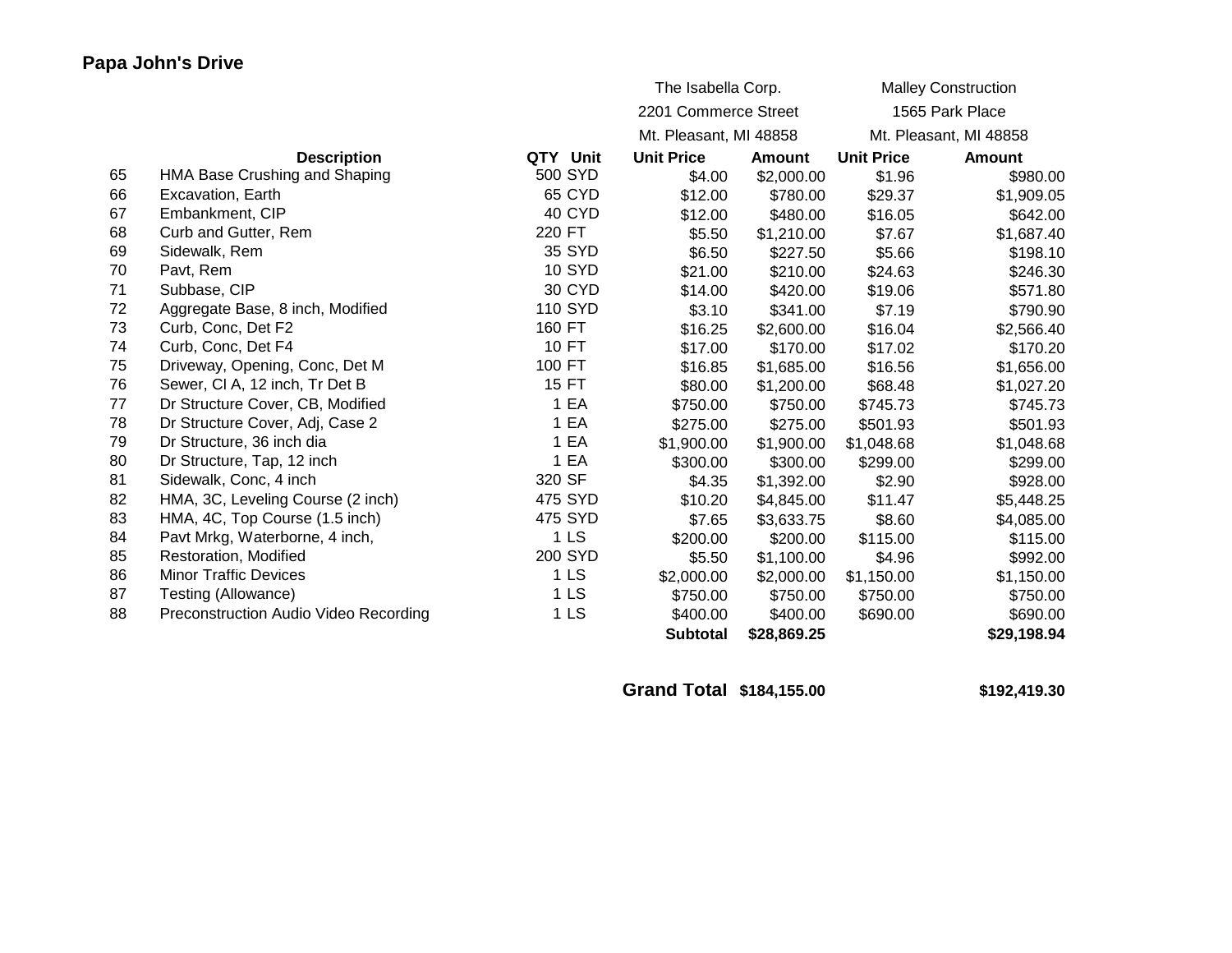| <b>Bid Tabulation Results</b> |                                                 |                |                     | <b>Central Michigan Contracting</b> |               |  |
|-------------------------------|-------------------------------------------------|----------------|---------------------|-------------------------------------|---------------|--|
| 7/16/2013                     |                                                 |                | 1301 Commerce Drive |                                     |               |  |
| <b>Connector Road</b>         |                                                 |                |                     | Farwell, MI 48622                   |               |  |
|                               | <b>Description</b>                              | QTY Unit       |                     | <b>Unit Price</b>                   | <b>Amount</b> |  |
| 1                             | HMA Base Crushing and Shaping, Modified         | 2400 SYD       |                     | \$4.00                              | \$9,600.00    |  |
| $\overline{c}$                | Excavation, Earth                               |                | 60 CYD              | \$12.00                             | \$720.00      |  |
| 3                             | Tree, Rem                                       | 1.             | EA                  | \$400.00                            | \$400.00      |  |
| $\overline{\mathbf{4}}$       | Stump, Rem                                      | 1              | EA                  | \$400.00                            | \$400.00      |  |
| 5                             | Embankment, CIP                                 |                | 60 CYD              | \$12.00                             | \$720.00      |  |
| 6                             | Curb and Gutter, Rem                            |                | 240 FT              | \$6.00                              | \$1,440.00    |  |
| $\overline{7}$                | Sidewalk, Rem                                   |                | 35 SYD              | \$6.00                              | \$210.00      |  |
| 8                             | Pavt, Rem                                       |                | 25 SYD              | \$6.00                              | \$150.00      |  |
| 9                             | Subbase, CIP                                    |                | 45 CYD              | \$14.00                             | \$630.00      |  |
| 10                            | Curb, Conc, Det E2                              |                | 230 FT              | \$18.00                             | \$4,140.00    |  |
| 11                            | Curb, Conc, Det F2                              | 520            | FT                  | \$15.00                             | \$7,800.00    |  |
| 12                            | Curb, Conc, Det F4                              | 25             | FT                  | \$16.00                             | \$400.00      |  |
| 13                            | Spillway, Conc                                  | $\overline{2}$ | EA                  | \$500.00                            | \$1,000.00    |  |
| 14                            | Driveway, Opening, Conc, Det M                  | 255            | <b>FT</b>           | \$16.50                             | \$4,207.50    |  |
| 15                            | Dr Structure, Repair                            | 4              | EA                  | \$800.00                            | \$3,200.00    |  |
| 16                            | Dr Structure Cover, CB, Modified                | 1              | EA                  | \$600.00                            | \$600.00      |  |
| 17                            | Dr Structure Cover, Adj, Case 2                 | $\overline{2}$ | EA                  | \$400.00                            | \$800.00      |  |
| 18                            | Conc Pavt, Reinf, 6 inch                        |                | 250 SYD             | \$35.00                             | \$8,750.00    |  |
| 19                            | Sidewalk, Conc, 4 inch                          | 220            | <b>SF</b>           | \$3.25                              | \$715.00      |  |
| 20                            | Sidewalk, Conc, Thickened Edge, 4 inch          | 550            | <b>SF</b>           | \$4.60                              | \$2,530.00    |  |
| 21                            | Decorative Colored Conc. Slab, 6 inch           | 580            | <b>SF</b>           | \$13.50                             | \$7,830.00    |  |
| 22                            | Sidewalk Ramp, Conc, 6 inch                     | 100            | <b>SF</b>           | \$4.00                              | \$400.00      |  |
| 23                            | Detectable Warning Surface                      | 10             | <b>FT</b>           | \$75.00                             | \$750.00      |  |
| 24                            | Expansion Jt, Backer Rod, Caulk                 | 155            | <b>FT</b>           | \$7.25                              | \$1,123.75    |  |
| 25                            | HMA, 3C, Leveling Course (2 inch)               | 1820 SYD       |                     | \$12.00                             | \$21,840.00   |  |
| 26                            | HMA, 4C, Top Course (1.5 inch)                  | 1820 SYD       |                     | \$10.50                             | \$19,110.00   |  |
| 27                            | Pavt Mrkg, Waterborne, 4 inch,                  | 1              | LS                  | \$400.00                            | \$400.00      |  |
| 28                            | Pavt Mrkg, Ovly Cold Plastic, Right Arrow       | 1              | EA                  | \$150.00                            | \$150.00      |  |
| 29                            | Pavt Mrkg, Ovly Cold Plastic, 18 inch, Stop Bar | 15             | <b>FT</b>           | \$15.00                             | \$225.00      |  |
| 30                            | Pavt Mrkg, Ovly Cold Plastic, Thru Arrow Sym.   | $\overline{2}$ | EA                  | \$150.00                            | \$300.00      |  |
| 31                            | Stop Sign                                       | 1              | EA                  | \$500.00                            | \$500.00      |  |
| 32                            | Right Turn Only Sign                            | 1              | EA                  | \$500.00                            | \$500.00      |  |
| 33                            | No Left Turn Sign                               | 1              | EA                  | \$500.00                            | \$500.00      |  |
| 34                            | Do Not Enter Sign                               | 1.             | EA                  | \$500.00                            | \$500.00      |  |
| 35                            | Gate Box, Adj, Case 2                           | 1              | EA                  | \$200.00                            | \$200.00      |  |
| 36                            | Restoration, Modified                           |                | 300 SYD             | \$6.00                              | \$1,800.00    |  |
| 37                            | <b>Dumpster Enclosure</b>                       | 1              | LS                  | \$15,000.00                         | \$15,000.00   |  |
| 38                            | <b>Minor Traffic Devices</b>                    | 1              | <b>LS</b>           | \$1,000.00                          | \$1,000.00    |  |
| 39                            | Testing (Allowance)                             | 1              | LS                  | \$2,500.00                          | \$2,500.00    |  |
| 40                            | Preconstruction Audio Video Recording           | 1              | LS                  | \$800.00                            | \$800.00      |  |
|                               |                                                 |                |                     | <b>Subtotal</b>                     | \$123,841.25  |  |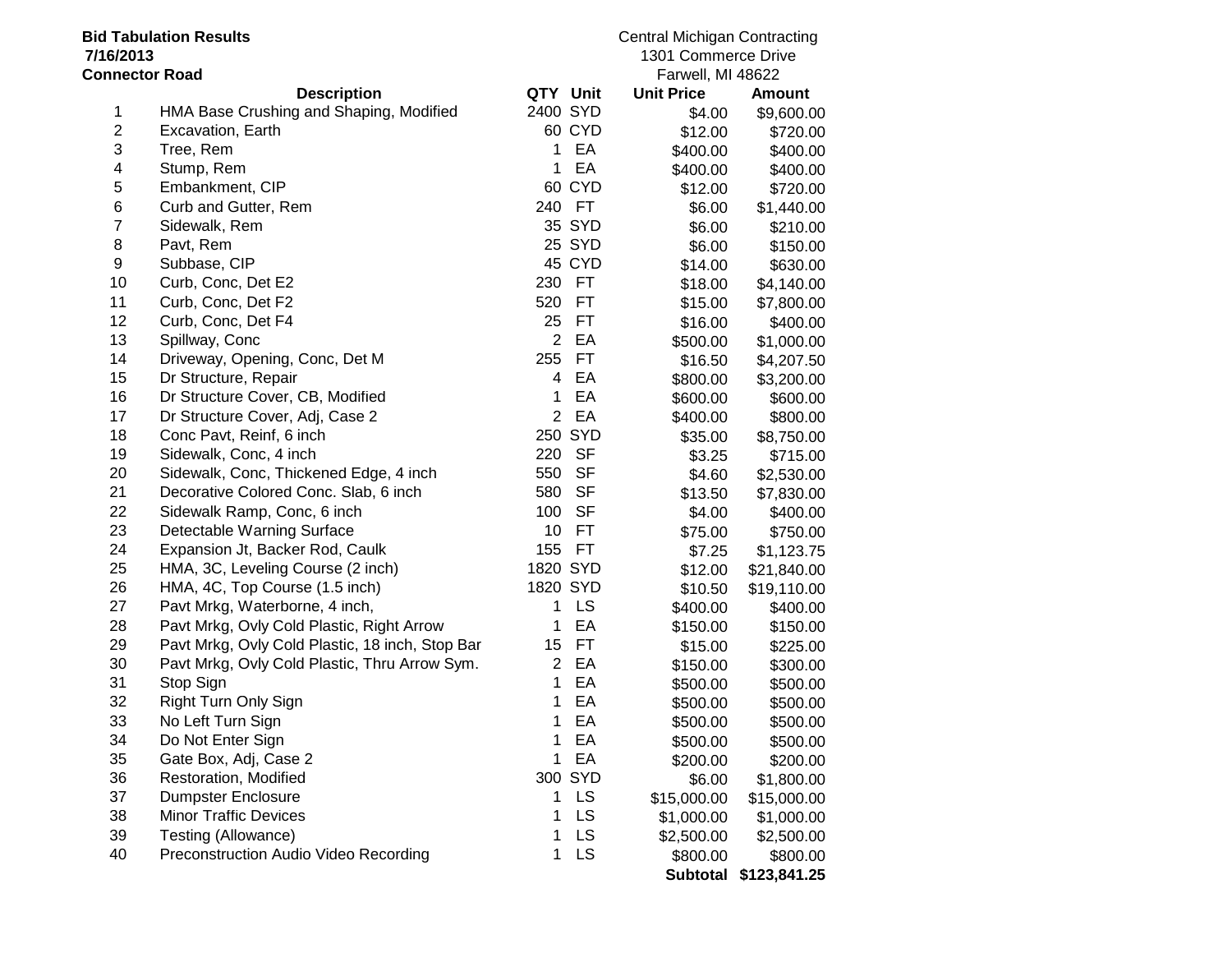## **CMU Approach**

|    |                                                  |                     | <b>Central Michigan Contracting</b> |               |  |  |
|----|--------------------------------------------------|---------------------|-------------------------------------|---------------|--|--|
|    |                                                  | 1301 Commerce Drive |                                     |               |  |  |
|    |                                                  |                     | Farwell, MI 48622                   |               |  |  |
|    | <b>Description</b>                               | QTY Unit            | <b>Unit Price</b>                   | <b>Amount</b> |  |  |
| 41 | Excavation, Earth                                | <b>155 CYD</b>      | \$12.00                             | \$1,860.00    |  |  |
| 42 | Tree, Rem                                        | 19 EA               | \$400.00                            | \$7,600.00    |  |  |
| 43 | Stump, Rem                                       | 19 EA               | \$200.00                            | \$3,800.00    |  |  |
| 44 | Sidewalk, Rem                                    | 94 SYD              | \$6.00                              | \$564.00      |  |  |
| 45 | Subbase, CIP                                     | <b>75 CYD</b>       | \$14.00                             | \$1,050.00    |  |  |
| 46 | Aggregate Base, 8 inch, Modified                 | 207 SYD             | \$10.00                             | \$2,070.00    |  |  |
| 47 | Curb, Conc, Det F2                               | 107 FT              | \$15.00                             | \$1,605.00    |  |  |
| 48 | Sewer, CI A, 12 inch, Tr Det B                   | 6 FT                | \$100.00                            | \$600.00      |  |  |
| 49 | Sewer Tap, 12 inch                               | 2 EA                | \$500.00                            | \$1,000.00    |  |  |
| 50 | Dr Structure Cover, CB, Modified                 | 2 EA                | \$600.00                            | \$1,200.00    |  |  |
| 51 | Drop Inlet, Type 1                               | 2 EA                | \$700.00                            | \$1,400.00    |  |  |
| 52 | Conc Pavt, Reinf, 6 inch (CMU 8' walk, w/ stone  | <b>54 SYD</b>       | \$40.00                             | \$2,160.00    |  |  |
| 53 | Sidewalk, Conc, 4 inch                           | 125 SF              | \$3.25                              | \$406.25      |  |  |
| 54 | Detectable Warning Surface                       | 40 FT               | \$75.00                             | \$3,000.00    |  |  |
| 55 | HMA, 3C, Leveling Course (2 inch)                | 207 SYD             | \$21.00                             | \$4,347.00    |  |  |
| 56 | HMA, 4C, Top Course (1.5 inch)                   | 207 SYD             | \$15.00                             | \$3,105.00    |  |  |
| 57 | Pavt Mrkg, Ovly Cold Plastic, 6 inch, Crosswalk  | 105 FT              | \$5.50                              | \$577.50      |  |  |
| 58 | Pavt Mrkg, Ovly Cold Plastic, 18 inch, Stop Bar  | 18 FT               | \$15.00                             | \$270.00      |  |  |
| 59 | Pavt Mrkg, Ovly Cold Plastic, 24 inch, Crosswalk | 42 FT               | \$50.00                             | \$2,100.00    |  |  |
| 60 | Stop Sign                                        | 1 EA                | \$500.00                            | \$500.00      |  |  |
| 61 | Restoration, Modified                            | <b>150 SYD</b>      | \$6.00                              | \$900.00      |  |  |
| 62 | <b>Minor Traffic Devices</b>                     | 1 <sub>LS</sub>     | \$1,000.00                          | \$1,000.00    |  |  |
| 63 | Testing (Allowance)                              | 1 <sub>LS</sub>     | \$300.00                            | \$300.00      |  |  |
| 64 | Preconstruction Audio Video Recording            | 1 <sub>LS</sub>     | \$800.00                            | \$800.00      |  |  |
|    |                                                  |                     | <b>Subtotal</b>                     | \$42,214.75   |  |  |